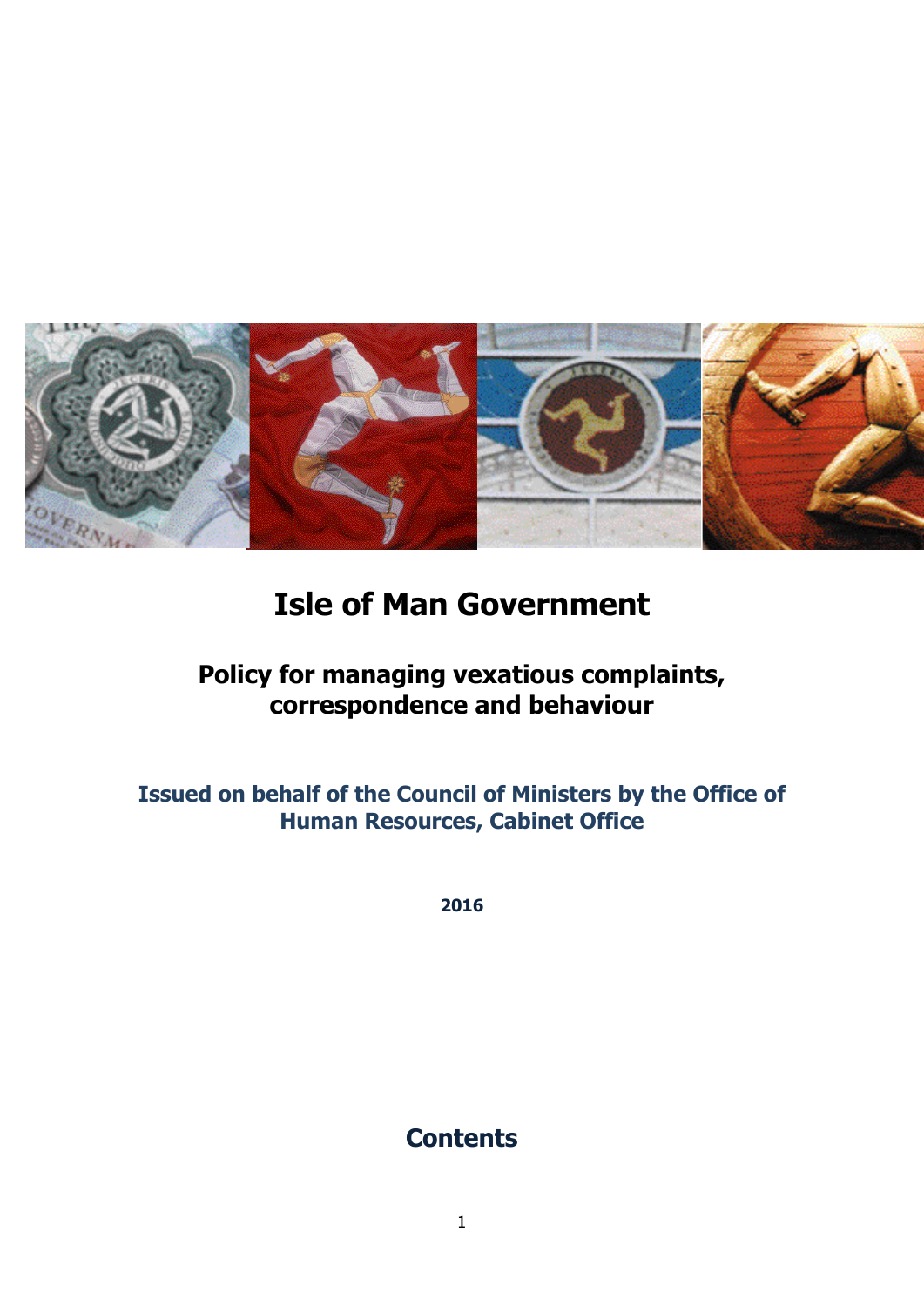#### **Section**

| <b>Policy Statement</b>                                                                                                                                                             |     | 1.0 |
|-------------------------------------------------------------------------------------------------------------------------------------------------------------------------------------|-----|-----|
| <b>Policy Aims</b>                                                                                                                                                                  |     | 2.0 |
| <b>Scope</b>                                                                                                                                                                        |     | 3.0 |
| <b>Definitions</b>                                                                                                                                                                  |     | 4.0 |
| <b>Management Procedure</b>                                                                                                                                                         |     | 5.0 |
| $\triangleright$ Persons Who are Unreasonably Persistent in their Enquiries                                                                                                         | 5.1 |     |
| > Persons Who Have Submitted Groundless, Vexatious<br>or Multiple Complaints                                                                                                        | 5.2 |     |
| $\triangleright$ Persons Who Have Exhibited Unacceptable Behaviours                                                                                                                 | 5.3 |     |
| <b>Options for Action</b>                                                                                                                                                           |     | 6.0 |
| <b>When Legal Action Has Been Initiated:</b><br>- Against a Department, Board or Office and /or its Officers; or<br>- By a Department or Board, or Officer with Statutory Authority |     | 7.0 |
| <b>Monitoring</b>                                                                                                                                                                   |     | 8.0 |
| <b>Further Information</b>                                                                                                                                                          |     | 9.0 |
| $\triangleright$ Complaints Handling Processes                                                                                                                                      | 9.1 |     |
| $\triangleright$ Code of Practice on Access to Government Information                                                                                                               | 9.2 |     |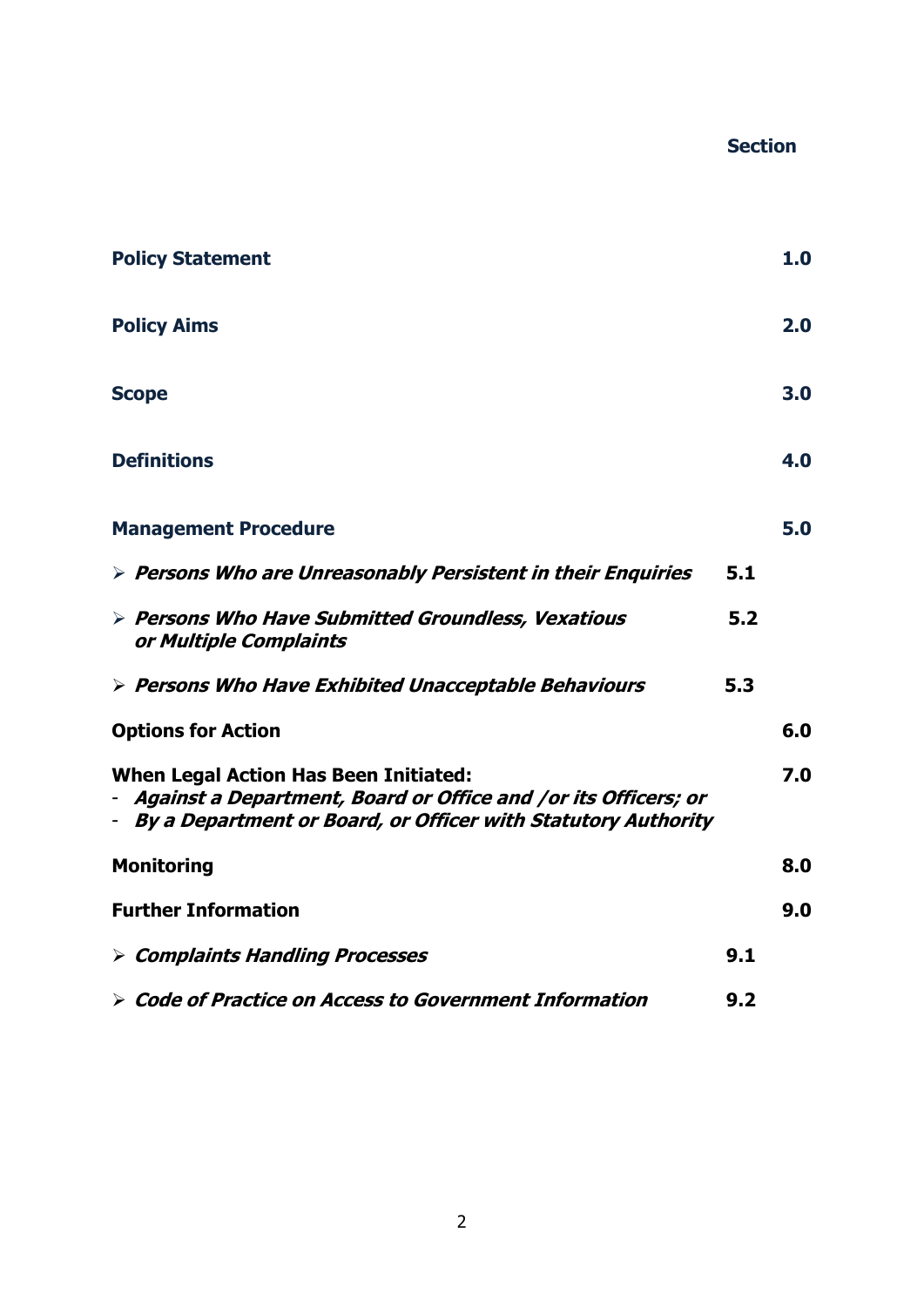### **1.0 Policy Statement**

Isle of Man Government is committed to providing high quality, accessible and responsive services but recognises that where persons are unreasonably persistent in their enquiries or submit groundless, vexatious or multiple complaints then it may be necessary to limit the time spent and/or to restrict future contact to ensure that a disproportionate amount of resources is not expended to the detriment of the delivery of services to the community as a whole.

Government also recognises that unacceptable behaviour by enquirers and complainants cannot be tolerated, and that, as appropriate, proportionate action must be taken to protect political or lay members of Government bodies, and public servants and to preserve publicly funded property and other assets, and protect the integrity of processes.

This policy should be read in conjunction with, and is subordinate to, the Code of Practice on Access to Government Information and the Freedom of Information Act 2015, which contain separate procedures for handling vexatious requests for information.

#### **2.0 Policy Aims**

This policy is intended to:

- i) support and underpin Government's commitment to deal with genuine enquiries in a timely manner, and to handle genuine complaints fairly and impartially, through established procedures;
- ii) ensure that a disproportionate amount of staff time and resources are not used to deal with persons who make unreasonable enquiries or who submit groundless, vexatious or multiple complaints to the detriment of the work of the Department, Board or Office concerned. Dealing with such enquiries and complaints inevitably leads to resources being diverted away from dealing with genuine enquiries, requests for information or complaints, and the provision of public services generally;
- iii) assist enquirers, complainants, members of staff and others to understand what is considered by Government to be unreasonable or unacceptable conduct in pursuing enquiries or complaints; and
- iv) provide a framework through which unreasonable enquiries, groundless, vexatious or multiple complaints or unacceptable behaviours exhibited by enquirers or complainants can be addressed.

#### **3.0 Scope**

This policy document applies in respect of all authorities as set out below:

"authorities" means all "designated bodies" and "departments of Government" within the meaning of the Treasury Act 1985. The following are "designated bodies":

**all Departments** (Department of Economic Development, Department of Education and Children, Department of Environment, Food and Agriculture, Department of Health and Social Care, Department of Home Affairs, Department of Infrastructure and the Treasury);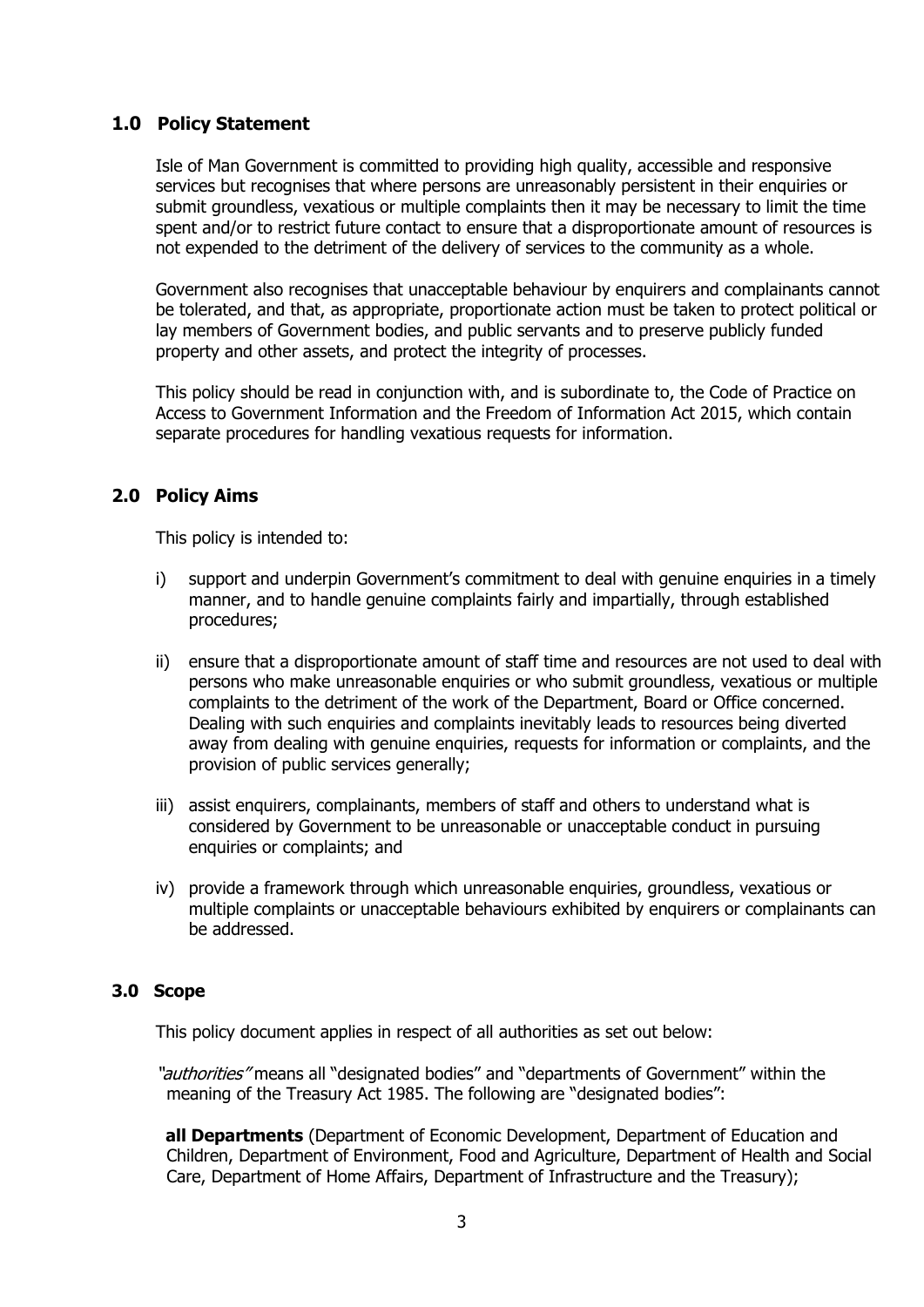**all Statutory Boards** (the Communications Commission, Office of Fair Trading, Financial Services Authority, Gambling Supervision Commission, , Isle of Man Post Office, the Manx Utilities Authority and the Public Sector Pensions Authority);

**any other Body or Authority** (other than a local authority) constituted by any enactment for any purposes involving the expenditure of public moneys or the receipt of public moneys for the purposes of that body or authority for the public revenue;

**Note**: i) the term "*departments of Government"*, for this purpose, includes the Cabinet Office, Attorney General's Chambers, General Registry, Office of the Data Protection Supervisor, and the Manx Industrial Relations Service.

This Guidance is not intended to apply to Tynwald or its branches.

- ii) the contents of this policy document do not take precedence over relevant procedures established by individual Departments, Boards and Offices for the management of:
	- a) multiple or unreasonably persistent enquiries and enquirers;
	- b) groundless, vexatious or multiple complaints and complainants;
	- c) enquirers or complainants who exhibit unacceptable behaviour.

#### **4.0 Definitions**

For the purpose of this policy:

someone who is *'unreasonably persistent in their enquiries'*, includes a person who:

- makes repeated enquiries about the same or similar issues;
- makes an excessive number of contacts concerning an enquiry. Such contacts can be in person, by telephone, letter, fax or electronically;
- places excessive demands on time and resources by their enquiries;
- makes unreasonable demands and/or has unreasonable expectations as to the timescale applicable to a response (particularly responses in respect of lengthy and/or complex letters or e-mails);
- is repeatedly unwilling to accept documentary evidence provided to them;
- refuses to accept that an enquiry cannot be answered (e.g. because of the provisions of legislation or because the matter falls outside the remit of the recipient of the enquiry or request);

someone who makes '*groundless, vexatious or multiple complaints'* includes a person who makes complaints:

- that appear to be groundless, frivolous or trivial;
- about issues that have already been dealt with;
- repeatedly in relation to a specific issue or makes many complaints about different issues;
- designed to cause disruption, annoyance or embarrassment;
- intended to make Government incur significant costs in dealing with them;
- in relation to which the complainant refuses to specify their grounds for complaint, or changes the basis for their complaint during the complaints investigation process;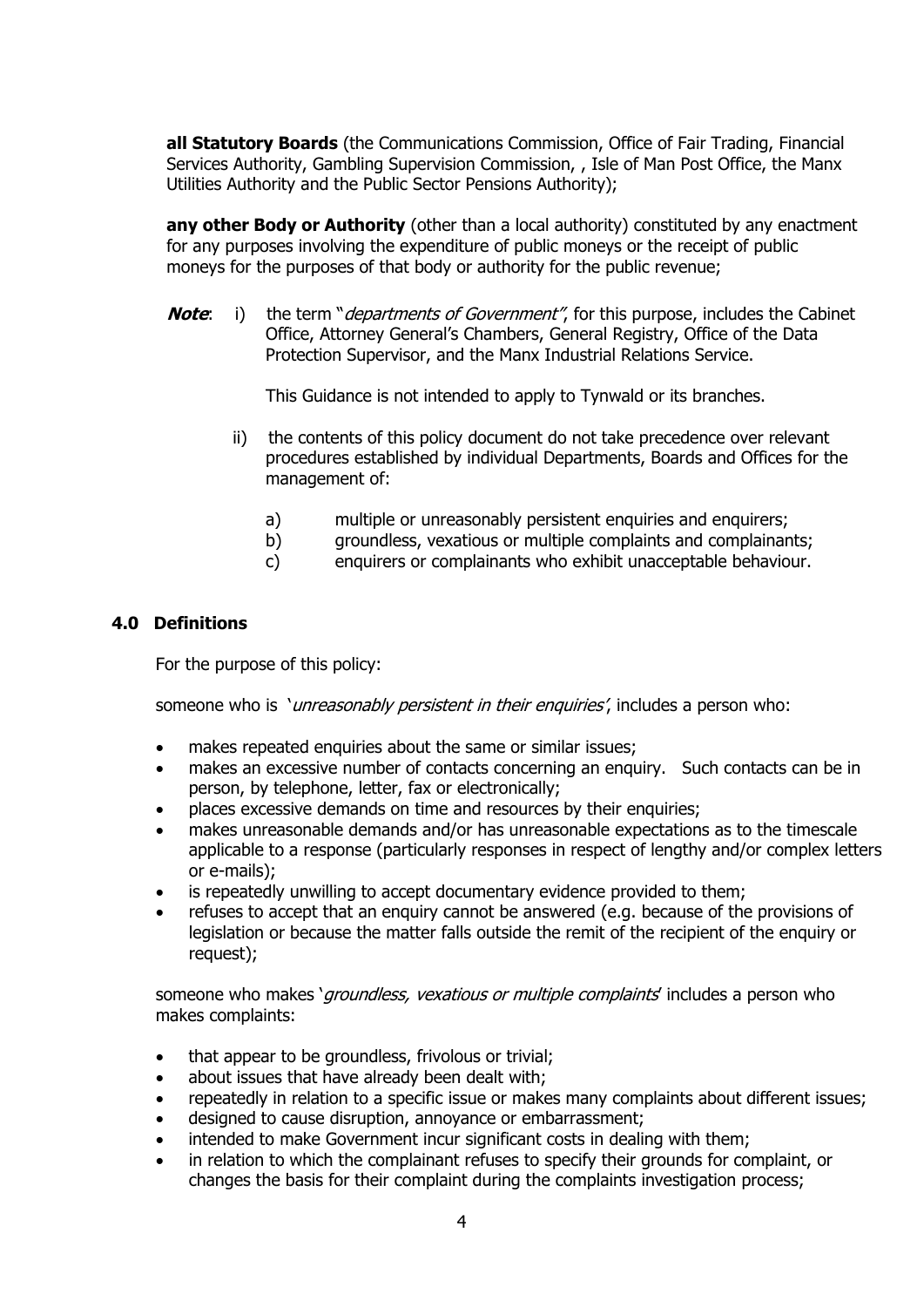in relation to which the complainant refuses to cooperate with the complaints investigation process while continuing to insist that their complaint is resolved;

someone who exhibits '*unacceptable behaviour'* includes a person who:

- electronically records meetings and conversations without the prior knowledge and consent of those present;
- makes enquiries or complaints that can fairly be seen as obsessive or manifestly unreasonable;
- refuses to accept that a complaint falls outside of the scope of the applicable complaints procedure;
- refuses to accept the outcome of a complaints procedure, repeatedly arguing points in relation to the complaint, the procedure or its outcome, or complaining about the outcome and/or the individual who investigated the complaint;
- demands to see representatives of a Department, Board or Office without reasonable notice and/or without due cause;
- engages in any act of written or verbal abuse, including those of a discriminatory nature (notwithstanding any legal action);
- engages in deceitful, offensive, threatening or intimidatory behaviour;
- engages in serious or persistent harassment;
- attempts or carries out a physical assault;
- damages property;
- behaves in a way that causes offence to the recipient or causes them to feel threatened, frightened or physically at risk and which is directed at them because of their work in Government.
	- **Note:** Unacceptable behaviour that takes place outside of the workplace, including during non-working hours, which is connected to the work of Government also falls within the scope of this policy.

The foregoing examples, while comprehensive, are not exhaustive and other actions and/or behaviours may be taken into account in determining what may amount, in terms of this policy, to:

- i) unreasonable persistence in pursuing enquiries;
- ii) the submission of groundless, vexatious or multiple complaints; or
- iii) unacceptable behaviour.
	- **Note:** The above classes are not exclusive and for the purpose of this policy conduct can be examined cumulatively.

#### **5.0 Management Procedure**

In general, Departments, Boards and Offices encounter relatively few enquirers who are unreasonably persistent in their enquiries or who submit multiple or unreasonable enquiries. Equally they encounter relatively few persons who submit groundless, vexatious or multiple complaints or whose behaviour is unacceptable.

However, when such situations occur they all too often have a disproportionate impact on resources and the wellbeing of those who have to deal with them. Because of this it is necessary to set out a procedure through which such occurrences can be effectively managed: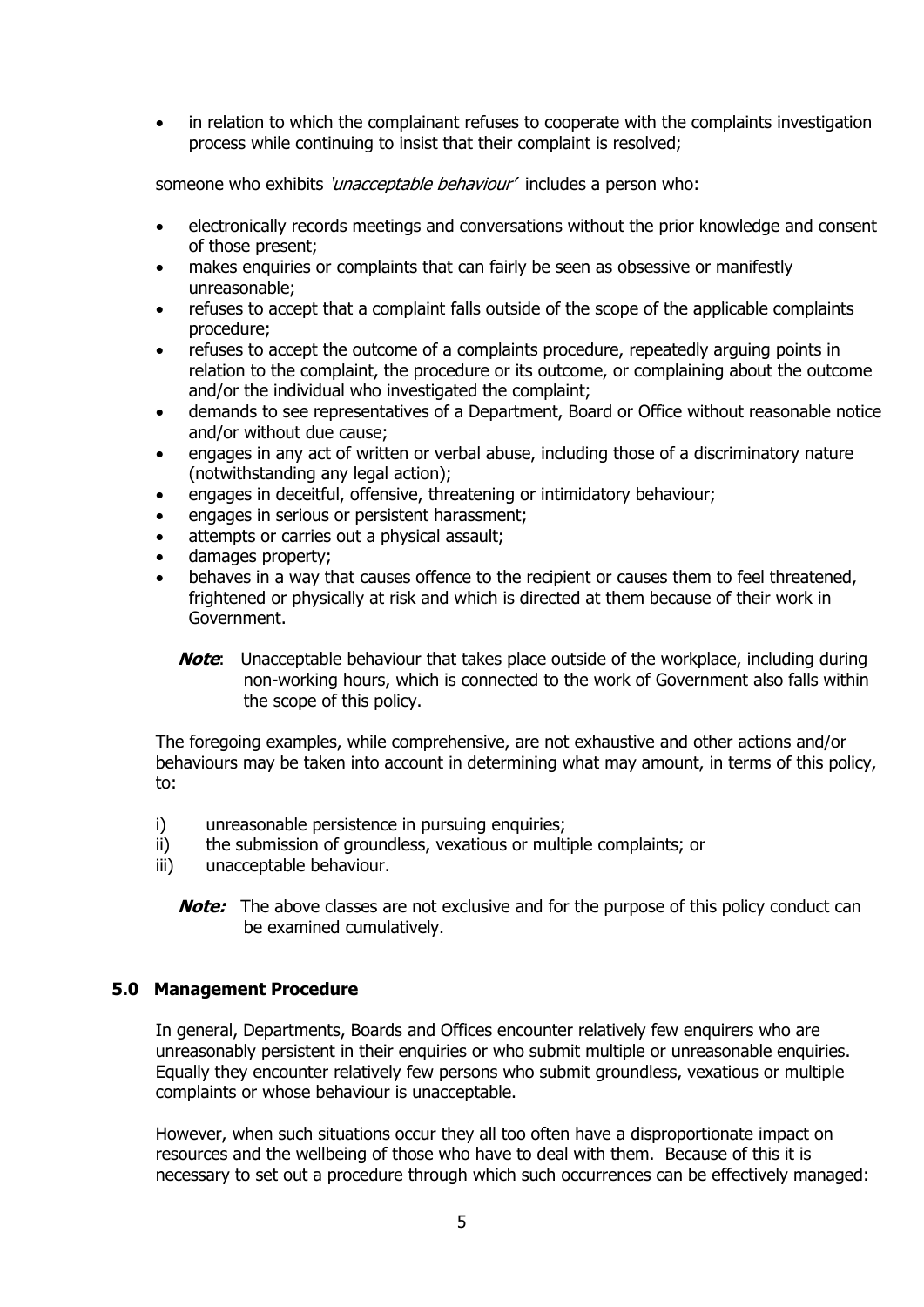#### **5.1 Persons Who Are Unreasonably Persistent in their Enquiries**

#### **Initial Advice and Warning**

In most instances where a person is considered to be unreasonably persistent in their enquiries we will explain why we consider this to be the case and ask them to change their behaviour.

We will also warn them that, if such behaviour continues, we will consider taking action to restrict their contact with us.

#### **5.2 Persons Who Have Submitted Groundless, Vexatious or Multiple Complaints**

#### **Initial Advice and Warning**

Where a person is considered to have submitted a groundless complaint or a complaint that is vexatious, they will be informed of this, and we will explain why we consider this to be the case and give them the opportunity to withdraw their complaint or complaints.

Where a person has submitted multiple complaints we will, where we consider this to be inappropriate, give them the opportunity to withdraw a complaint or complaints.

If, in relation to what are considered to be groundless or vexatious complaints, or multiple complaints, the complainant declines to withdraw them then we will warn them that we will consider taking action to restrict their contact with us.

#### **5.3 Persons Who Have Exhibited Unacceptable Behaviours**

Unacceptable behaviours, exhibited by enquirers or complainants, will not be tolerated and, as appropriate, proportionate action will be taken to protect the wellbeing of political or lay members of Government bodies and members of staff, preserve property and other assets, and protect the integrity of processes.

#### **Initial Advice and Warning**

Where practicable, when a person exhibits unacceptable behaviour they should be requested to change their behaviour immediately and warned that if their behaviour continues action may be taken to restrict or terminate their contact with us.

#### **5.4 Deciding to Restrict Contact**

A decision to restrict future contact with a person who is considered to be unreasonably persistent in their enquiries, whose complaints are considered vexatious or who exhibits unreasonable behaviours can only be taken after careful consideration of the situation by the Accounting Officer concerned or by such other senior manager of the Department, Board or Office, as authorised by the Accounting Officer.

When a decision to restrict future contact has been made the person concerned will be notified in writing by the officer making the decision. They will also be told: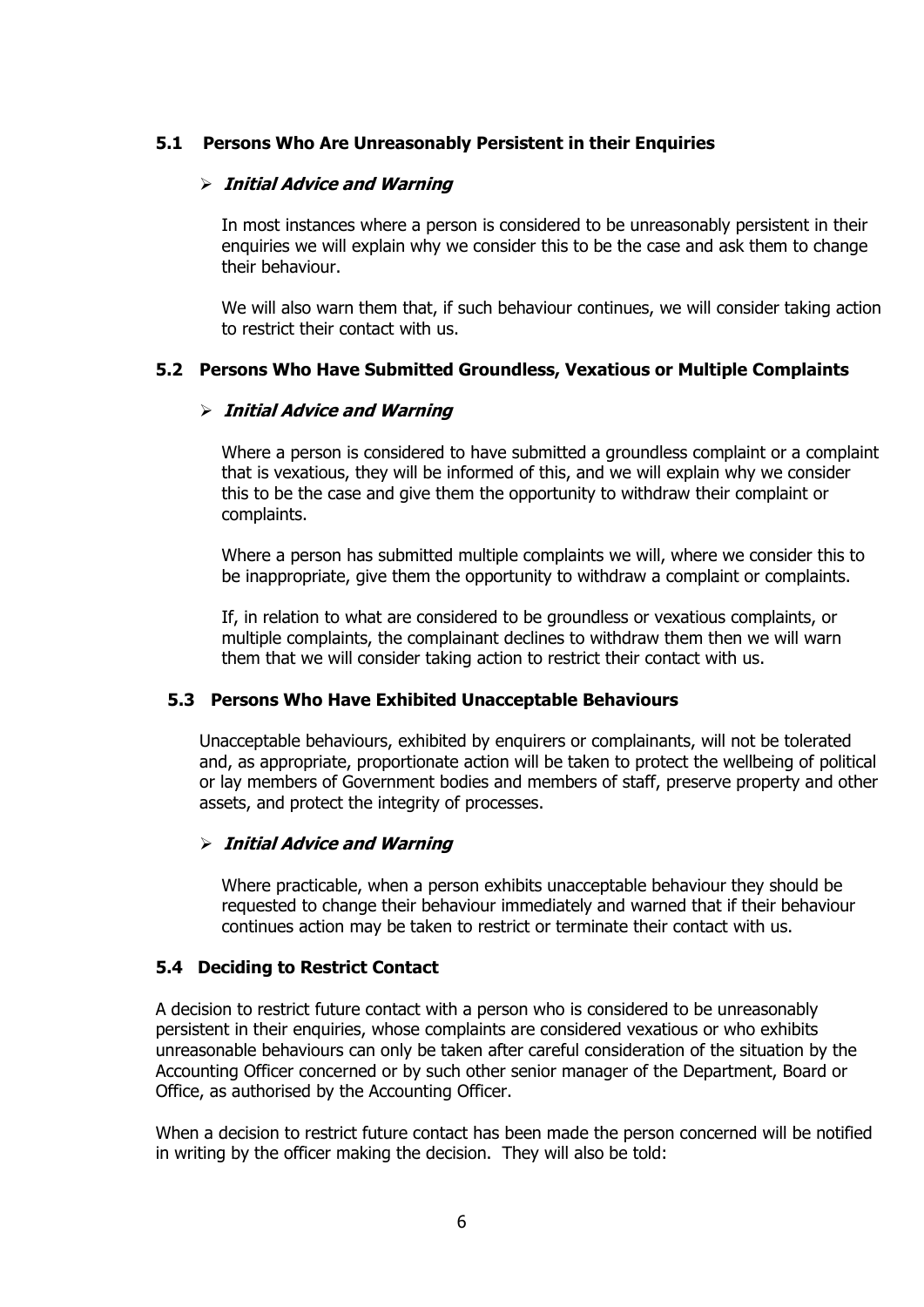- i) why the decision has been made;
- ii) whether (in the case of vexatious complaints) whether the matter will be investigated in accordance with established complaints procedures;
- iii) what the restricted contact arrangements are to be;
- iv) when the decision to restrict contact will be reviewed; and
- v) how to appeal against the decision to restrict contact.

### **5.5 Appealing Against a Decision to Restrict Contact**

An appeal against a decision to restrict contact, along with the grounds for such appeal, must be submitted in writing to the Accounting Officer of the Department, Board or Office concerned, within 28 calendar days of the date of the notification of restriction of contact. The appeal can be considered by the Accounting Officer, if they have not been involved in the original decision, or by a senior manager of the relevant Department, Board of Office, not involved in the original decision, appointed by the Accounting Officer for the purpose. If circumstances require, the Accounting Officer concerned can appoint an Accounting Officer or a senior manager of another Department, Board or Office to consider the appeal.

Having considered the appeal the officer concerned will inform the appellant in writing of their decision which can be that either i) the restricted contact arrangements will continue to apply, ii) the restricted contact arrangements have been set aside; or iii) that a different course of action is to be implemented, along with reasons for adopting such course of action. There is no appeal against this officer's decision.

**Note**: These actions can be initiated by a section head or more senior manager, as appropriate.

## **6.0 Options for Action**

Any action taken must be proportionate to the nature and frequency of a person's current contacts with the Department, Board or Office concerned. Taking these into account the following list of options, while not necessarily exhaustive, may be appropriate, depending on circumstances:

- a) placing restrictions on the number and duration of contacts with the Department, Board or Office concerned e.g. daily, weekly, monthly;
- b) offering a restricted time slot for any necessary calls e.g. by telephone, at a public counter or pre-arranged meeting;
- c) limiting a person to a specific medium of contact e.g. telephone, letter, e-mail etc. to a specified person or post;
- d) requiring a person to enter into an agreement in relation to their future behaviour, breaches of which would result in restrictions on contact being implemented or contact terminated;
- e) requiring a person to communicate with one named officer only;
- f) requiring any personal contacts to take place in the presence of a witness and in a suitable location depending on circumstances;
- g) declining to register and process further complaints or correspondence about a complaint or complaints;
- h) declining access to a building or area within a building occupied by the Department, Board or Office concerned;
- i) terminating all contact whether face to face or by other means.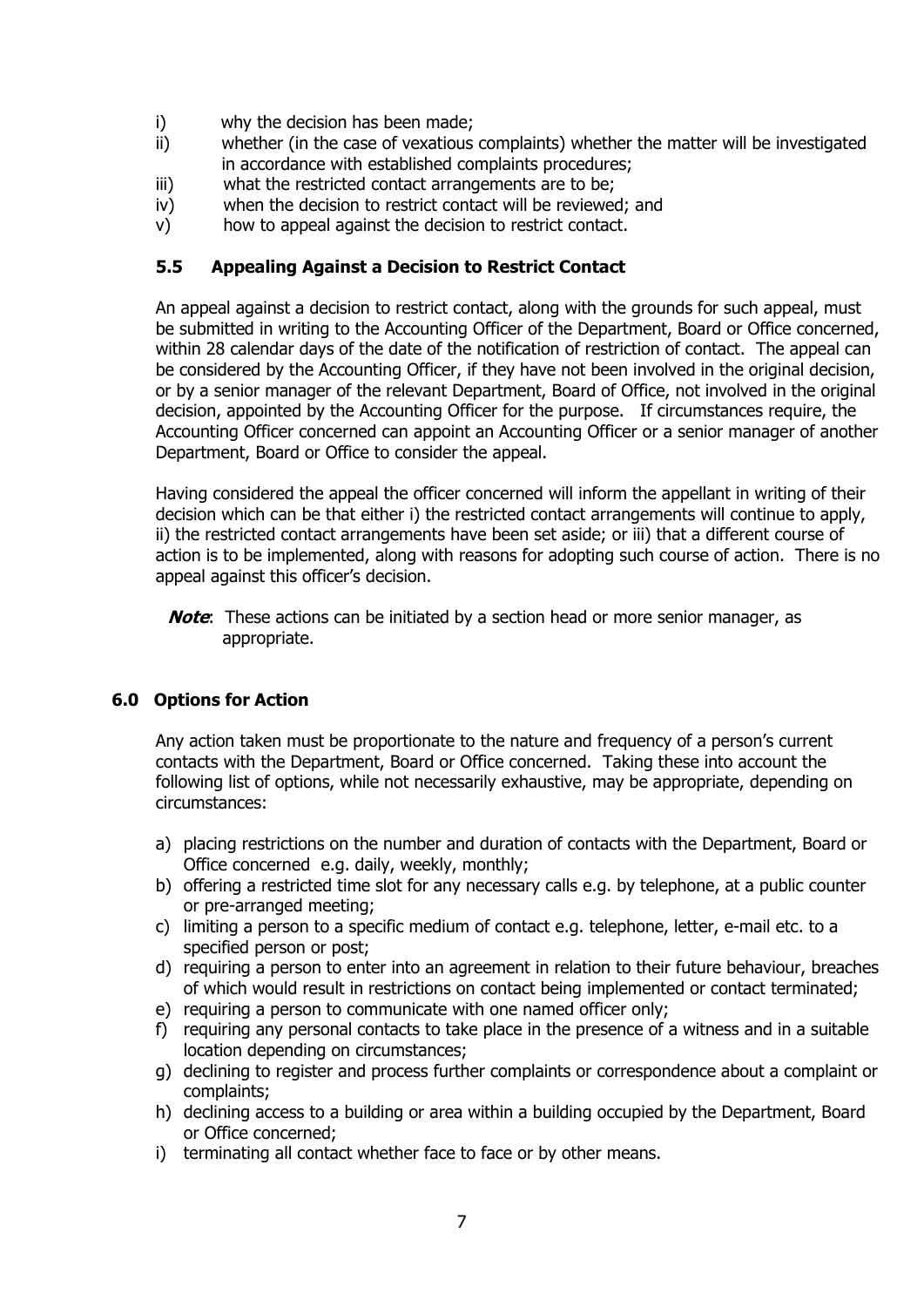**Note:** Depending on circumstances it may be appropriate to apply either a single restriction or a number of restrictions, in combination.

#### **7.0 When Legal Action Has Been Initiated:**

- **Against a Department, Board or Office and /or its Officers; or**
- **By a Department or Board, or Officer with Statutory Authority**

Where there is the capacity to do so and legal action has been initiated, either by a person against a Department, Board or Office and /or its officers, or by a Department or Board, or officer with statutory authority, against a person, then additional steps may be necessary to be implemented in order to manage correspondence and or communications between the parties.

In general, a Department, Board or Office and /or its officers should not engage in correspondence or communications with the person concerned but such correspondence /communications should be via appointed legal representatives e.g. Attorney General's Chambers or other legal representatives appointed for the purpose. The appointed legal representatives will advise on this.

#### **8.0 Monitoring**

Each Department, Board and Office shall maintain a register of decisions made under the provisions of this policy, which shall include a record of:

- a) each decision made to restrict or terminate contact, and the reasons for such decision; and
- b) each appeal received in respect of a decision to restrict or terminate contact and the outcome of that appeal (where a different course of action is to be implemented from that determined by the officer who decided to restrict or terminate contact then reasons for this will be recorded).

Implementation of the policy will be monitored at an appropriate management level within each Department, Board and Office to ensure that it is being applied correctly and that decisions made are proportionate to the nature and frequency of a person's current contacts which are causing concern.

#### **9.0 Further Information**

#### **9.1 Complaints Handling Processes**

Each Department, Board and Office has its own individual complaints handling processes information about which can be obtained direct from the Department, Board or Office concerned or from its website.

#### **9.2 Code of Practice on Access to Government Information**

There is an established Code of Practice on Access to Government Information (Government Circular No. 20/96) which is intended to support Government's policy of extending access to official information, and responding to reasonable requests for information, except where disclosure would not be in the public interest.